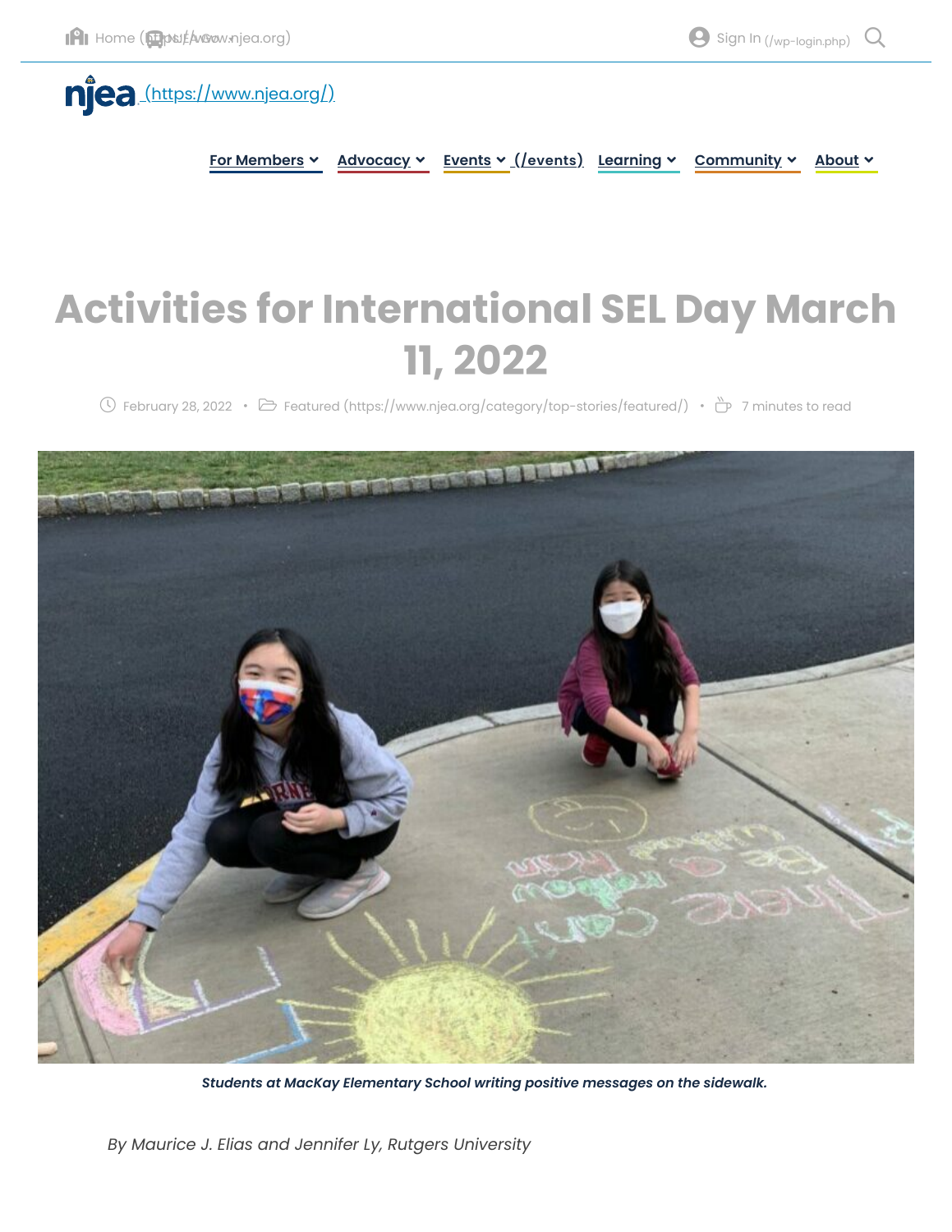International SEL Day is right around the corner: March 11, 2022. It's a day when schools, communities, and parents will celebrate the importance of promoting children's socialemotional and character development. And the evidence is clear: social and emotional skills are like vitamins. They make children—and us—stronger so that we are better at whatever it is we want to do, particularly when it involves other people.

Social-emotional learning (SEL) is not for SEL Day alone. Sharing SEL-related work throughout the year will help create momentum for counting social-emotional skills as essential for success in school and life.

Like many schools during the COVID-19 pandemic, yours may have had intentions to do more with SEL than time has allowed. Well, to help you get on the bandwagon for SEL Day 2022, we have ideas to share to get you going. We have gathered ideas from New Jersey schools and from SEL4US and SEL Day headquarters (*SEL4US.org [\(http://SEL4US.org\)](http://sel4us.org/)* and *SELDay.org [\(http://SELDay.org\)](http://selday.org/)*). We'll start with what some schools in Montville, Lodi, and Tenafly did successfully for SEL Day 2021.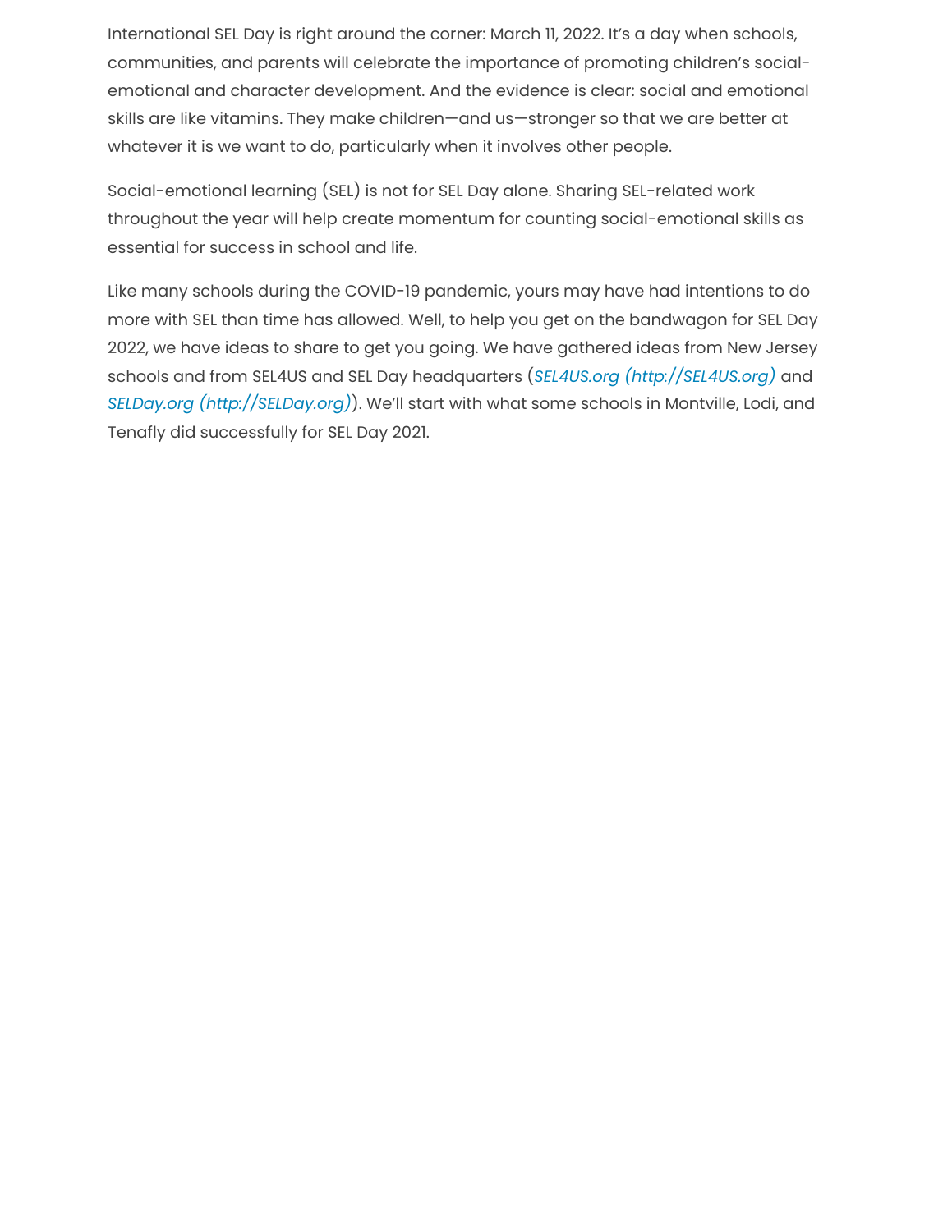

















**The students from Woodmont Elementary School showing off their "I Am Enough" posters.**

# **Woodmont Elementary School**

When you pull up to Woodmont Elementary School in Montville on SEL Day, you are likely to see a message on the roadside board that reads, "You are enough just the way you are." Having observed that students were doubting themselves, the message reflected media specialist Toni-Ann Raj's and school counselor Doug Stech's aspiration to remind students that they are valued, worthy, and loved.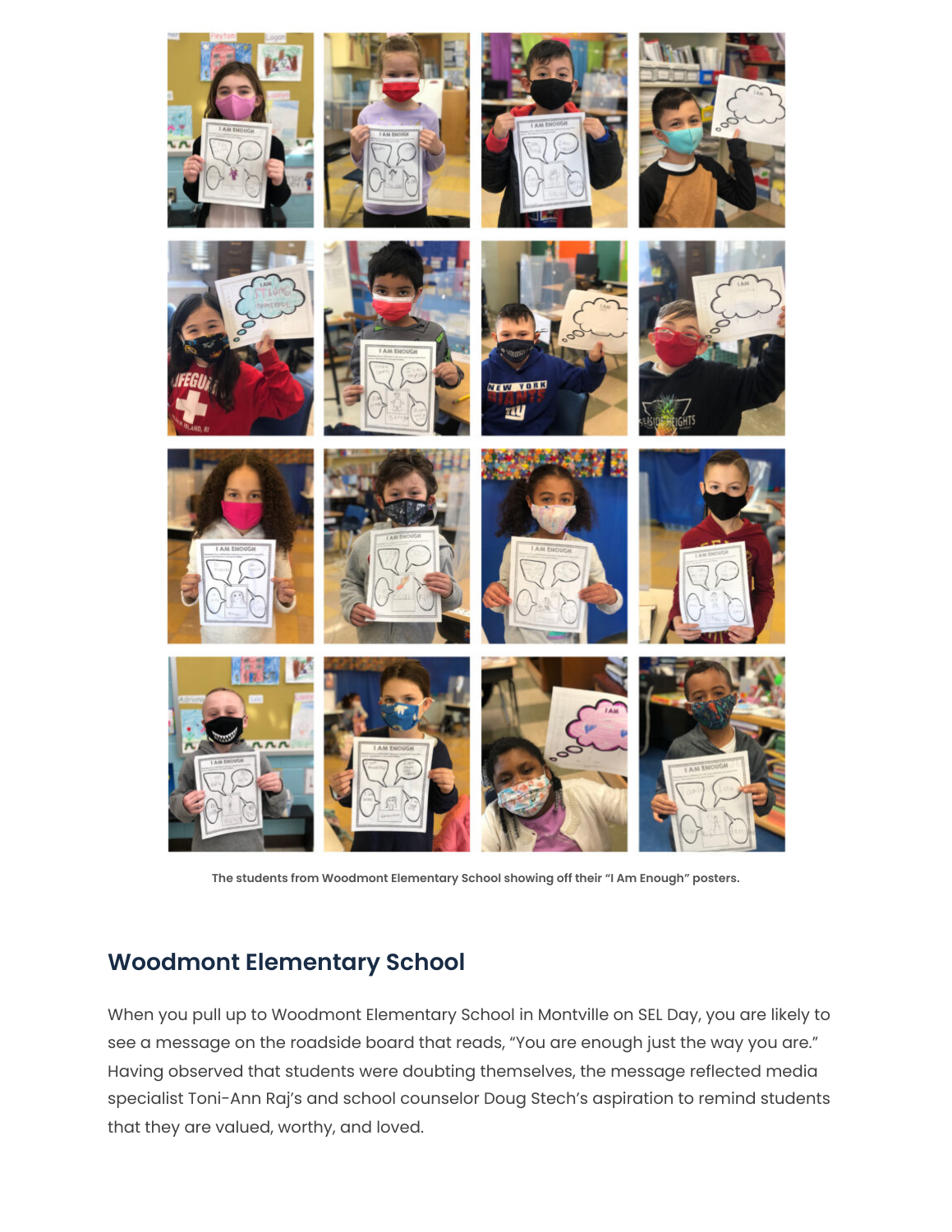"With the unusual school year, we were being told students were struggling with self-image because of their separation from their normal routine such as clubs, sports, hobbies, and friendships," Raj said.

To help the students recognize their self-worth, Raj took inspiration from the book *I Am Enough*, by Grace Byers. This uplifting book tells a story of self-empowerment and what it means to honor and embrace people's differences. The illustrations from the book authentically showcase characters from various ethnic and cultural backgrounds, in which many students can see themselves through these characters.

Stech and Raj developed a lesson plan for the students to create posters that reflected how they view themselves. The goal was for the students to shift their focus on themselves and not worry about how others see them.

"We didn't want students to write what they thought people would identify about them. We wanted them to focus on qualities not everyone would know about them or something about themselves they are proud of," Raj said.

The students completed "I Am Enough" worksheets where they were instructed to write "I Am" statements about themselves. In class, they read the book and were encouraged to engage in a mindfulness activity for self-reflection.

### *I Am Enough Lesson Plan*

1. As a class, read the book, *I Am Enough*, by Grace Byers

2. Begin a discussion and ask the students to highlight important lessons or themes they learned from the book.

3. Hand out worksheets and have the students fill in the blank: "I am  $\mu_{\text{max}} = \mu_{\text{max}}$ " with an attribute/aspect of their character that describes who they are. For example, "I am brave."

4. Have the students share what they wrote with the rest of the class.

5. Have the students engage in a mindfulness activity to self-reflect on what they learned.

Repeat with one or two other attributes as time and need allow.

Many students—elementary, middle, and high school—are experiencing feelings similar to those students feel at Woodmont. And even if they are not, there are many benefits to positive affirmation. Adapt this activity for your setting for SEL Day or as soon as you can thereafter. With all the talk about "learning loss," it's no wonder students are in a state of anxiety and doubt. You may want to add an element to this activity based on worksheets helping students articulate "What I have learned" and/or "How I am better" since the onset of COVID-19.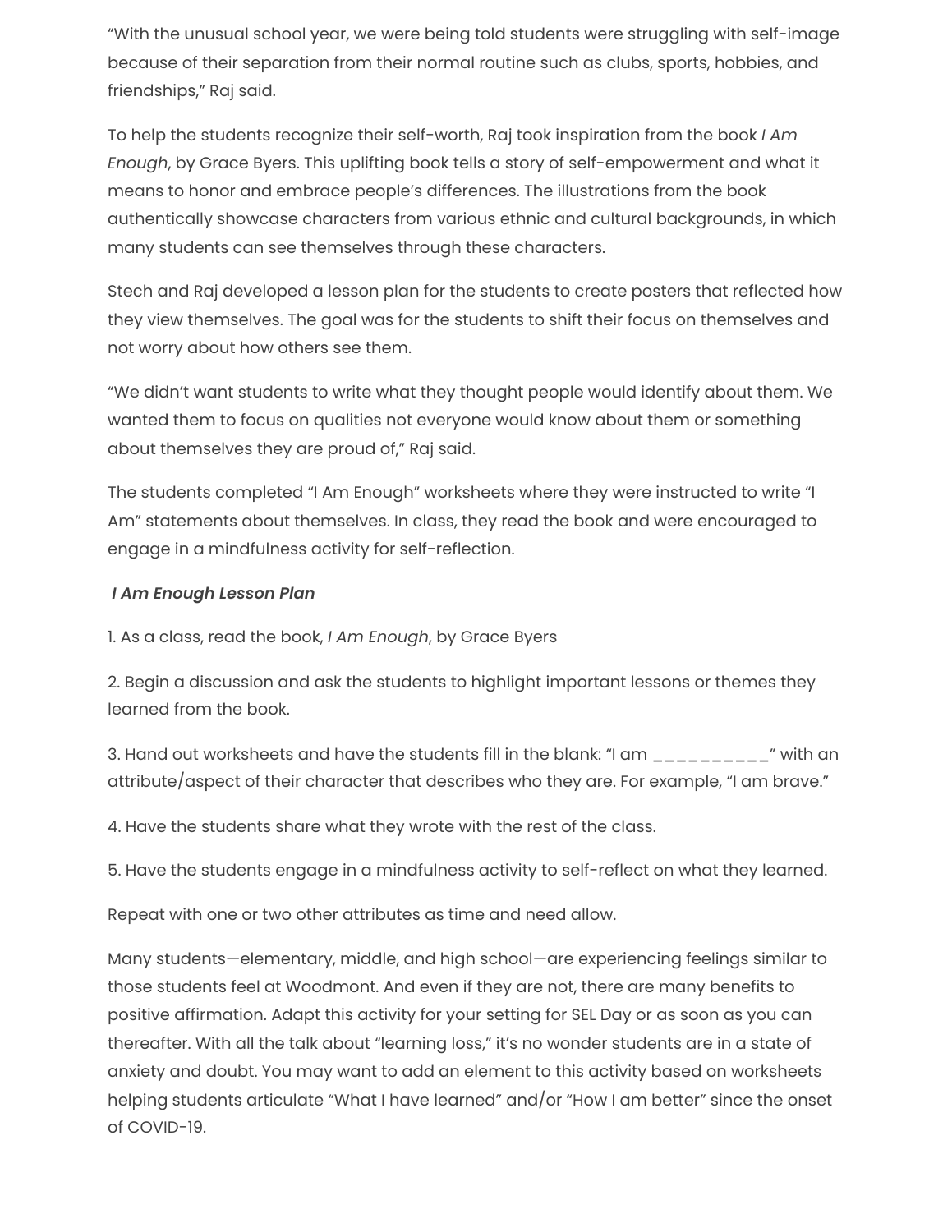

**The staff from Hilltop Elementary School mixing essential oils during their mini wellness retreat.**

# **Lodi Public Schools**

### *Lodi High School*

Like many others across New Jersey and the United States, students at Lodi High School reported feeling overwhelmed and are experiencing a great deal of stress. Lodi High School's counseling interns, along with their supervisor, created a thorough and helpful [mental health awareness PowerPoint that you can download](http://bit.ly/lodi-mha) at *bit.ly/lodi-mha (http://bit.ly/lodi-mha).*

The PowerPoint provides high schoolers with mental health resources and tips and techniques on how to practice mindfulness and how to cope with stress. You can easily adapt the PowerPoint and personalize it for your high school or middle school.

Giving this to students—and sharing it with parents—will be helpful to them and will be in the spirit of SEL Day. It's not just valuable in the COVID context. It's a great help for the many stresses secondary school students are subjected to. You can deepen the impact by having biology teachers spend some time focusing on the physiology of stress, coping, and calming.

### *Hilltop Elementary School*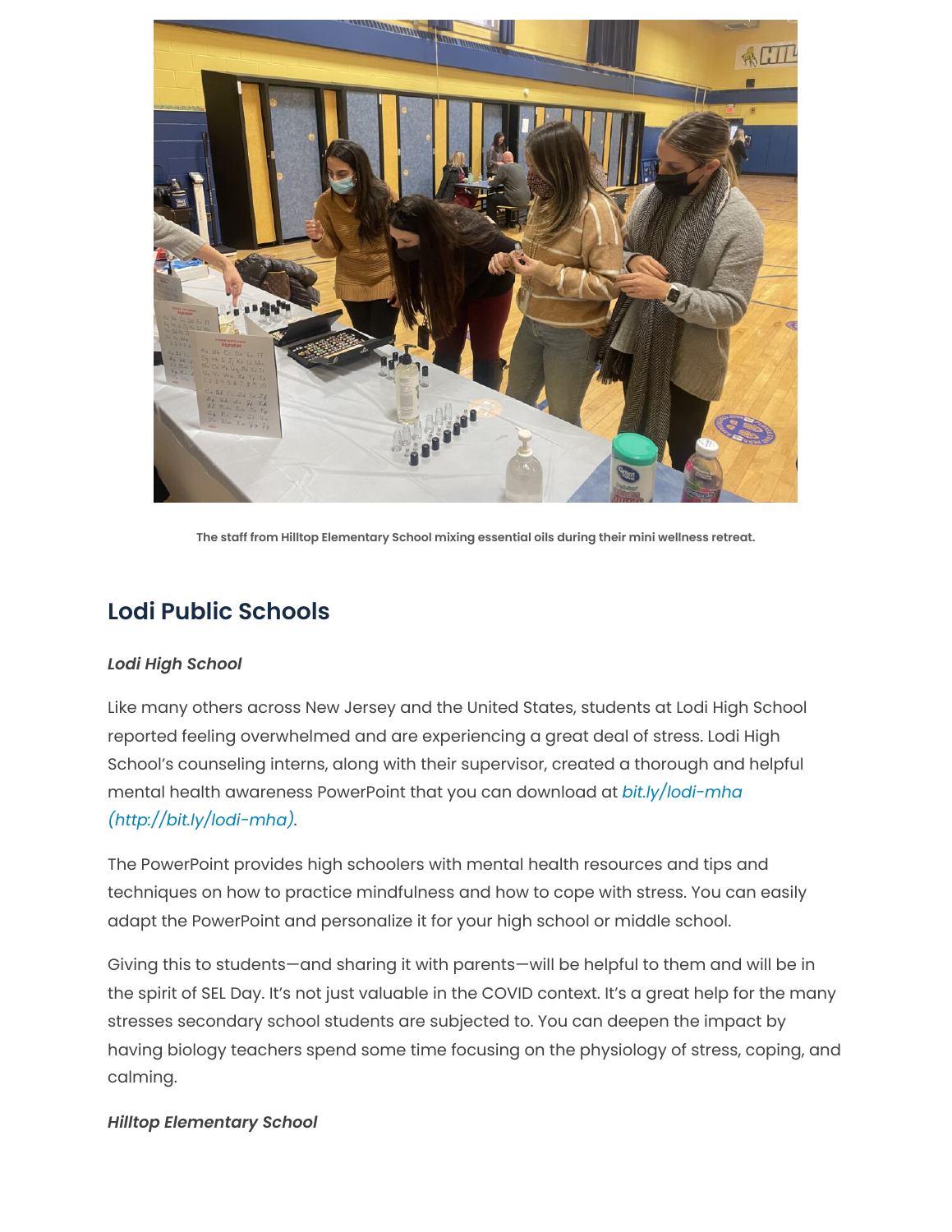Hilltop Elementary School in Lodi is an overflowing fountain of SEL creativity! The video they created to highlight their work throughout the 2020-21 school year will give you many ideas for SEL Day 2022. You can view it at *youtu.be/SAdlznpfV50 [\(http://youtu.be/SAdlznpfV50\)](http://youtu.be/SAdlznpfV50).*

Part of SEL involves caring for others, which is hard if you don't also care for yourself. Recognizing the pressures and challenges staff have been facing, school counselors in Lodi organized a mini wellness retreat for the elementary staff by setting up different stations with relaxing activities. Hilltop educators were able to recharge and connect with their colleagues. Consider enlisting colleagues in your school to do this either on or after SEL Day this year.

# *Mini Wellness Retreat at Hilltop Elementary School*

### **Station 1: Aromatherapy**

Staff members created a special blend to take home or keep in the classroom/office. Visuals were provided to capture the benefit of each oil and the advantages that essential oils offer once they are combined.

# **Station 2: Massage and Dog Therapy**

Staff relaxed in a multifunction heated massage chair and also experimented with a Hypervolt massage gun. The Hypervolt has numerous attachments that help in targeting problematic areas. In hopes of reducing stress levels, a service greyhound, Royal Payne, provided emotional support to our staff.

### **Station 3: Self-Care Bingo and Prizes**

Staff connected on a profound level by discussing notable and heartfelt topics such as setting boundaries, embracing humanity instead of perfection, trying out a new recipe, dancing to their favorite songs, spending time with those who support them, and more.

# **MacKay Elementary School**

In MacKay Elementary School in Tenafly, a group of fifth-graders known as the Peacebuilders is committed to making a positive difference in their school. They meet monthly to brainstorm and discuss ways to maintain a safe and supportive space for students and staff.

During one of these meetings, the Peacebuilders came up with the Positive Messages idea. The fifth-grade students developed a list of the positive quotes and phrases. On SEL Day, the students wrote positive messages around the perimeter of the school on sidewalks and on rocks placed in the school garden. Once the rest of the school community saw the messages, they decided to adopt the activity.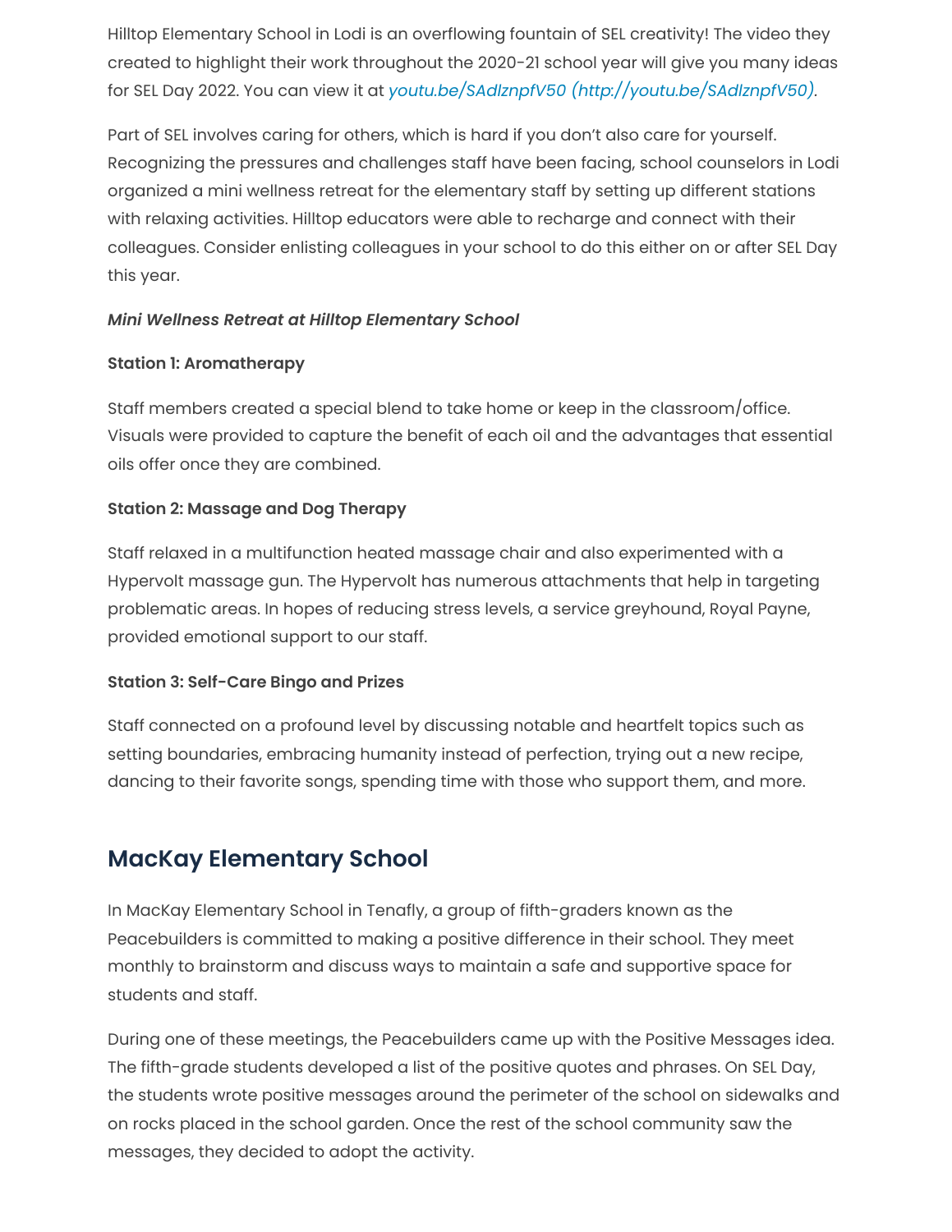

**Fourth- and fifth-graders from MacKay Elementary School decorated rocks and wrote powerful words on them to be displayed in the school's garden.**

This engaging lesson gives the students an opportunity to feel like a valued part of the school community, to connect with their peers, and to make the school a warm and welcoming environment in which to be.

If you do this activity, extend it by having students speak to one another in rotating pairs or small groups about what word or message they chose and why. Having them then introduce a classmate's thoughts to the rest of the class gives students a chance to practice important SEL communication and presentation skills.

MacKay created a video to that summarizes how they celebrate SEL Day 2021. You can view it at *youtu.be/z6hXedyrm3w [\(http://youtu.be/z6hXedyrm3w\)](http://youtu.be/z6hXedyrm3w).*

*Maurice J. Elias is the director of the Rutgers University Social-Emotional and Character Development Lab, which has worked over the past three decades to promote research, policy, and practice to benefit schools nationally and internationally. The lab can be reached at SECDLab@gmail.com [\(mailto:SECDLab@gmail.com\).](mailto:SECDLab@gmail.com)*

*Jennifer Ly, a student at Rutgers University, is a social media intern and the social media liaison for the Social-Emotional Alliance for New Jersey (SEL4NJ.org [\(http://SEL4NJ.org\)](http://sel4nj.org/)).*

# **SEL Day Activities Toolkit**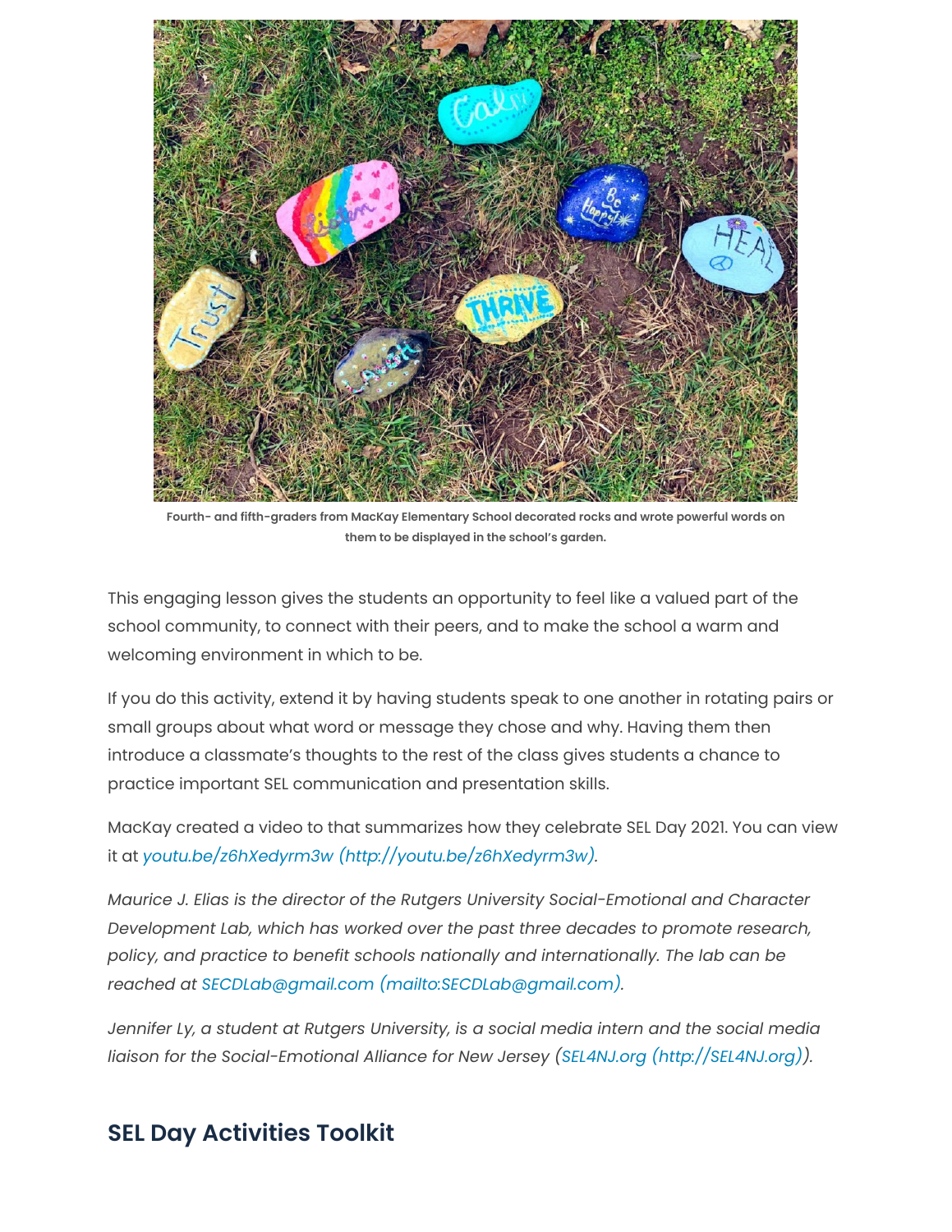If you have not seen an idea yet that sparks your interest or you want more, here are some additional ideas from the Activities Toolkit created by the SEL Day team for 2022. They are based on practices used in New Jersey and other states' schools in 2021, and they are simple ways to join the SEL Day celebration now.

Have an idea to add to our list? Email us at

*info@sel4us.org [\(mailto:info@sel4us.org\)](mailto:info@sel4us.org)* to share your suggested additions.

# **Assemblies**

- Organize an assembly on SEL Day to share skits, songs or original writing that celebrate and showcase SEL.
- Organize an assembly on SEL Day with a guest speaker or performance related to key SEL skills.

# **Morning announcements**

 During morning announcements on SEL Day, read a poem, quote, or fable that connects to SEL.

# **Displays**

- Create and display SEL Day posters that highlight SEL skills and classroom or school core values.
- Design an SEL Day bulletin board featuring a tree with SEL skills written on the leaves or that highlights aspects of positive character.

# **Library**

- Create a library area or bookshelf in honor of SEL Day.
- Feature SEL-themed books in a read-aloud program during the week of SEL Day.
- Ask families to donate SEL-themed books in honor of SEL Day.  $\bullet$
- Distribute lists of SEL-themed books on SEL Day.

# **Contests**

 Hold a contest to create SEL artifacts (e.g., artwork, poetry, stories, videos) and announce winners on SEL Day while still making sure all participants receive positive recognition.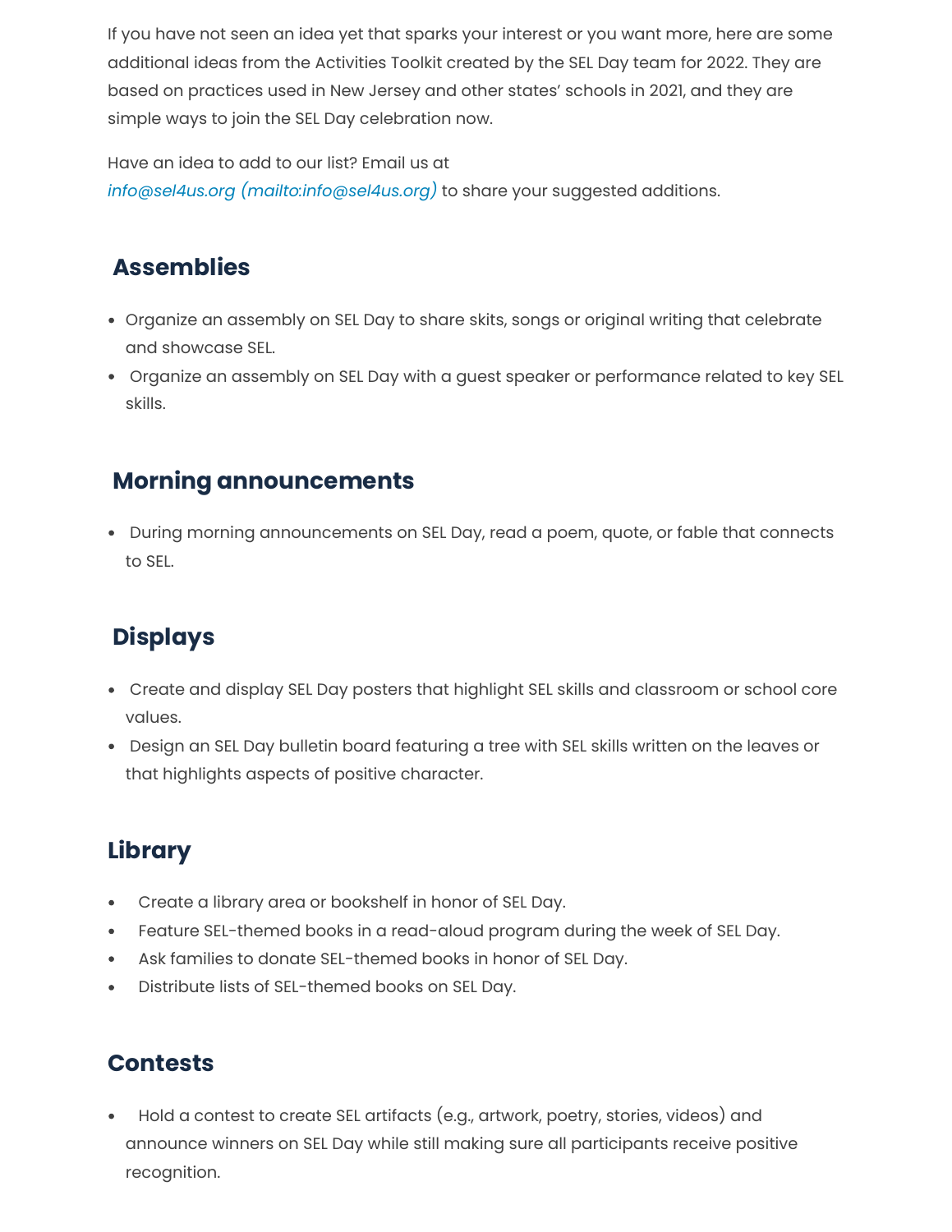# **Family engagement**

- Showcase SEL activities and artifacts (e.g. artwork, performance, video) with families at a special SEL Day event.
- Share information about SEL and positive character development during a March PTO/PTA meeting or other family event.

# **Staff and leadership**

- Share best practices for integrating SEL and character development or focus on analyzing SEL assessment data at a staff meeting in March.
- Consider regular, shared staff mindful moments on SEL Day and thereafter.  $\ddot{\phantom{a}}$
- Feature SEL in a family newsletter in honor of SEL Day.

 Find more activities at SEL Day Activities Toolkit [\(https://docs.google.com/document/d/13o6dmg1j0l664lkw3yB-](https://docs.google.com/document/d/13o6dmg1j0l664lkw3yB-3ZnsI7HJ4k6br9IQJaMprQY/view)3ZnsI7HJ4k6br9IQJaMprQY/view)

# **Let others know what you are doing**

If you create an artifact, which many New Jersey schools did last year for SEL Day, please send a copy of your artifact (video, photos, blogs, podcasts, etc.) with the theme of your artifact included in the subject line to *info@sel4nj.org [\(mailto:info@sel4nj.org\)](mailto:info@sel4nj.org)*. Ideally use only one or two words in the subject line, such as kindness, connection, staff morale, student voice, or respect. SEL4NJ will be sure to tweet and share the artifact on SEL Day.

# **The inside track**

Want to learn more about SEL Day in Montville, Tenafly, Lodi or from the SEL lab at Rutgers? Here's the contact information for some key players.

**Woodmont Elementary – Montville**

Toni-Ann Raj – Media Specialist *toniann.raj@montville.net [\(mailto:toniann.raj@montville.net\)](mailto:toniann.raj@montville.net)*

**Douglass Stech – School Counselo**r *douglas.stech@montville.net [\(mailto:douglas.stech@montville.net\)](mailto:douglas.stech@montville.net)*

**MacKay Elementary – Tenafly Public Schools**

[Jennifer Angerson – School Counselor](mailto:jangerson@tenafly.k12.nj.us) *jangerson@tenafly.k12.nj.us (mailto:jangerson@tenafly.k12.nj.us)*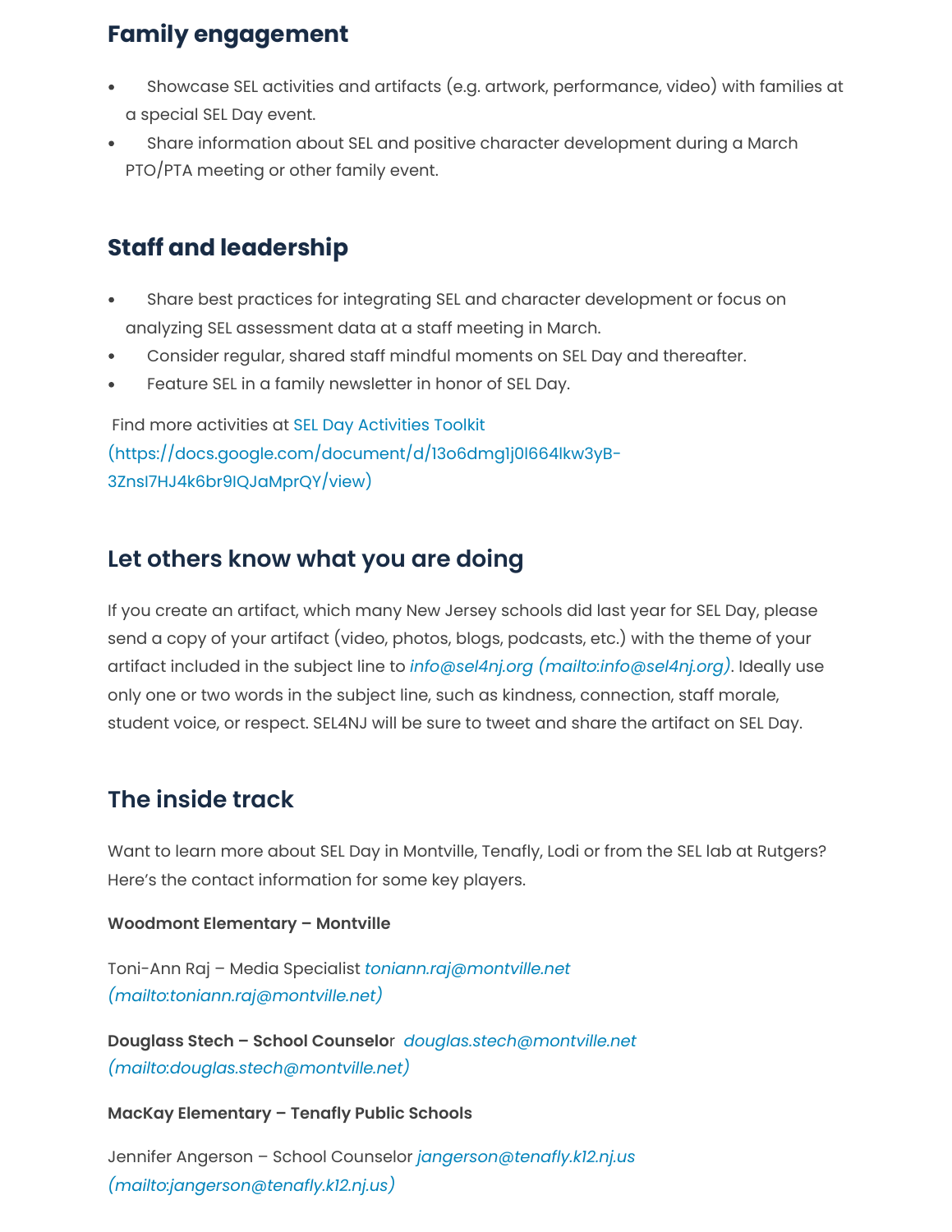### **Dr. Evelyn Mamman – Assistant Superintendent + SEL**

**Coordinator** *emamman@tenafly.k12.nj.us [\(mailto:emamman@tenafly.k12.nj.us\)](mailto:emamman@tenafly.k12.nj.us)*

### **Lodi Public Schools**

Christine Orosz – Supervisor and School Counseling Department *christine.orosz@lodi.k12.nj.us [\(mailto:christine.orosz@lodi.k12.nj.us\)](mailto:christine.orosz@lodi.k12.nj.us)*

### **Rutgers University Social-Emotional and Character Development Lab**

Maurice Elias and Jennifer Ly *SECDLab@gmail.com [\(mailto:SECDLab@gmail.com\)](mailto:SECDLab@gmail.com)*



### **For Members**

Preservice [\(https://www.njea.org/preservice/\)](https://www.njea.org/preservice/) Educational Support Professionals [\(https://www.njea.org/educational-support](https://www.njea.org/educational-support-professionals/)professionals/) Higher Education [\(https://www.njea.org/higher](https://www.njea.org/higher-education/)education/) Classroom Teachers [\(https://www.njea.org/classroom-teachers/\)](https://www.njea.org/classroom-teachers/)

### **Affinity Groups**

Early Career [\(https://www.njea.org/early-career/\)](https://www.njea.org/early-career/) Members of Color [\(https://www.njea.org/members-of-color/\)](https://www.njea.org/members-of-color/)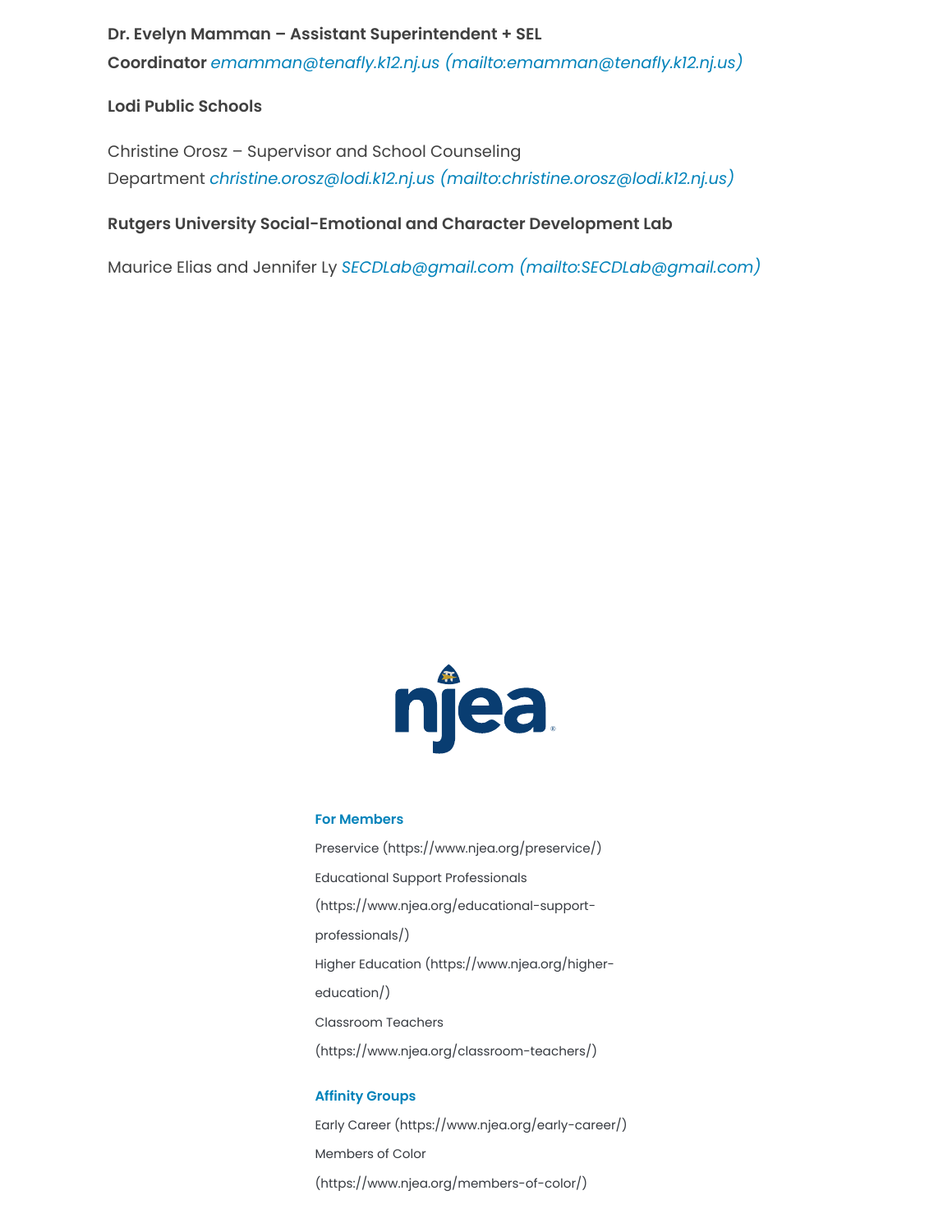Public Charter Members [\(https://www.njea.org/public-charter-members/\)](https://www.njea.org/public-charter-members/) Equity [\(https://www.njea.org/equity/\)](https://www.njea.org/equity/)

#### **Retirement**

NJREA [\(https://www.njea.org/njrea/\)](https://www.njea.org/njrea/) Retirement Planning [\(https://www.njea.org/retirement-planning/\)](https://www.njea.org/retirement-planning/)

#### **Grants**

HIPP Foundation [\(https://www.njea.org/hipp](https://www.njea.org/hipp-foundation/)foundation/) PRIDE [\(https://www.njea.org/pride/\)](https://www.njea.org/pride/) Other Grants [\(https://www.njea.org/other-grants/\)](https://www.njea.org/other-grants/)

### **Advocacy**

Action Center [\(https://actioncenter.njea.org\)](https://actioncenter.njea.org/) Pensions & Health Benefits [\(https://www.njea.org/pensions-health-benefits/\)](https://www.njea.org/pensions-health-benefits/) High Stakes Testing [\(https://www.njea.org/high](https://www.njea.org/high-stakes-testing/)stakes-testing/) Health & Safety [\(https://www.njea.org/health](https://www.njea.org/health-safety/)safety/) Evaluation [\(https://www.njea.org/evaluation/\)](https://www.njea.org/evaluation/) Student Loan Debt [\(https://www.njea.org/student](https://www.njea.org/student-loan-debt/)loan-debt/)

#### **Learning**

Professional Learning [\(https://learning.njea.org\)](https://learning.njea.org/) NJEA Convention [\(https://njeaconvention.njea.org\)](https://njeaconvention.njea.org/) Conferences [\(https://www.njea.org/events/category/conferenc](https://www.njea.org/events/category/conferences/) es/)

#### **Community**

Family Involvement [\(https://www.njea.org/family](https://www.njea.org/family-involvement/)involvement/) FAST [\(https://www.njea.org/fast/\)](https://www.njea.org/fast/) Read Across New Jersey [\(https://www.njea.org/read-across-new-jersey/\)](https://www.njea.org/read-across-new-jersey/)

#### **Events**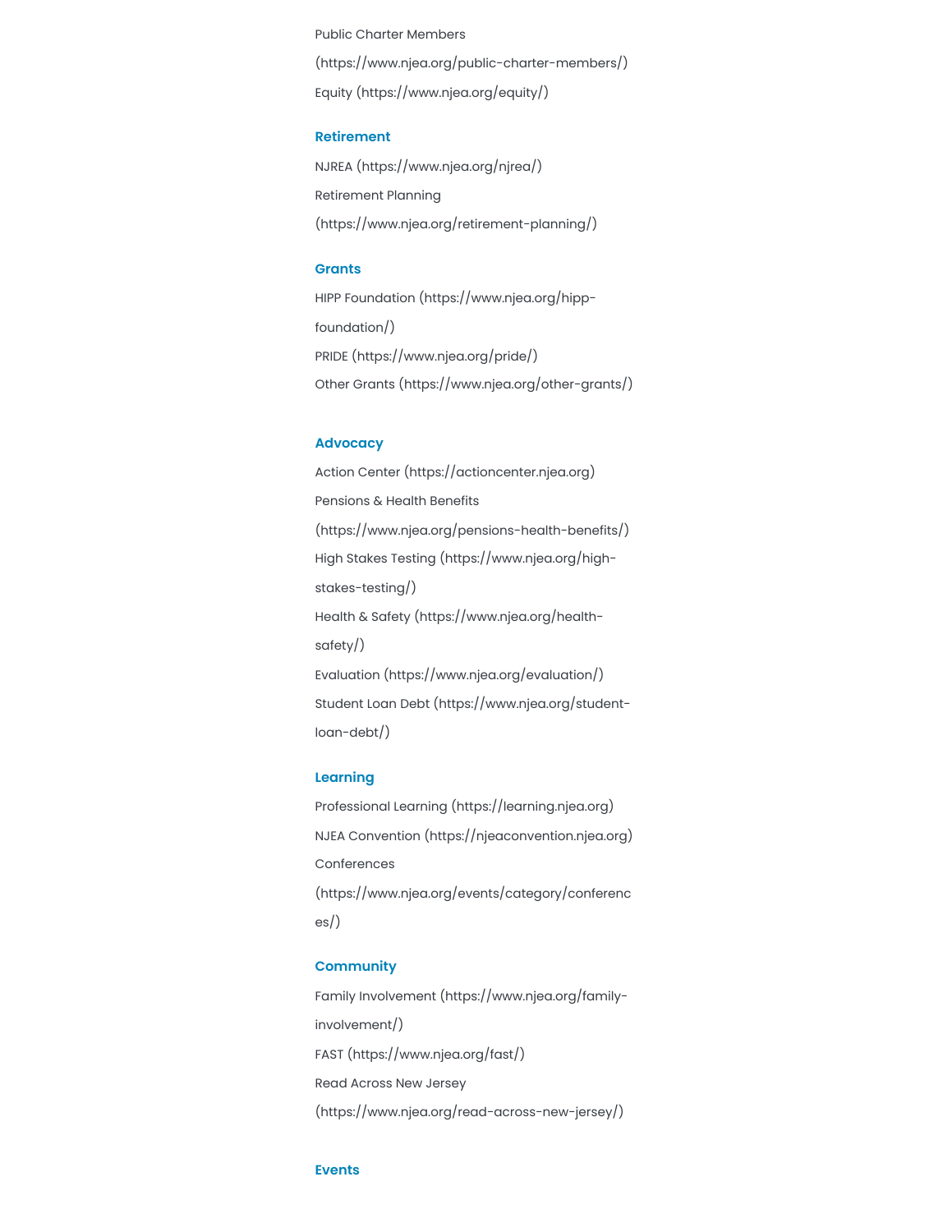NJEA [\(/events\)](https://www.njea.org/events) Webinars [\(https://www.njea.org/events/category/webinars/\)](https://www.njea.org/events/category/webinars/) Workshops [\(https://www.njea.org/events/category/workshops](https://www.njea.org/events/category/workshops/) /) Member Benefits [\(https://www.njea.org/events/category/member](https://www.njea.org/events/category/member-benefits/)benefits/)

#### **About**

History [\(https://www.njea.org/history/\)](https://www.njea.org/history/) Leadership [\(https://www.njea.org/leadership/\)](https://www.njea.org/leadership/) Regional Offices [\(https://www.njea.org/regional](https://www.njea.org/regional-offices/)offices/) Jobs @ NJEA [\(https://www.njea.org/jobs-njea/\)](https://www.njea.org/jobs-njea/)

#### **Partners**

Affiliated Groups [\(https://www.njea.org/affiliated](https://www.njea.org/affiliated-groups/)groups/) Center for Future Educators [\(https://www.njea.org/center-for-future](https://www.njea.org/center-for-future-educators/)educators/) NJ Center for Teaching & Learning [\(https://www.njea.org/nj-center-for-teaching](https://www.njea.org/nj-center-for-teaching-learning/)learning/)

### **More**

Good News About NJ Public Schools [\(https://www.njea.org/goodnews/\)](https://www.njea.org/goodnews/)

#### **Contact NJEA**

180 W. State Street, Trenton, NJ 08608 Work: 1-609-599-4561 Fax: 1-609-392-6321 Contact Now [\(https://www.njea.org/contact/\)](https://www.njea.org/contact/)

#### **Mailing Address**

Box 1211 Trenton, NJ 08607-1211

#### **GPS Address**